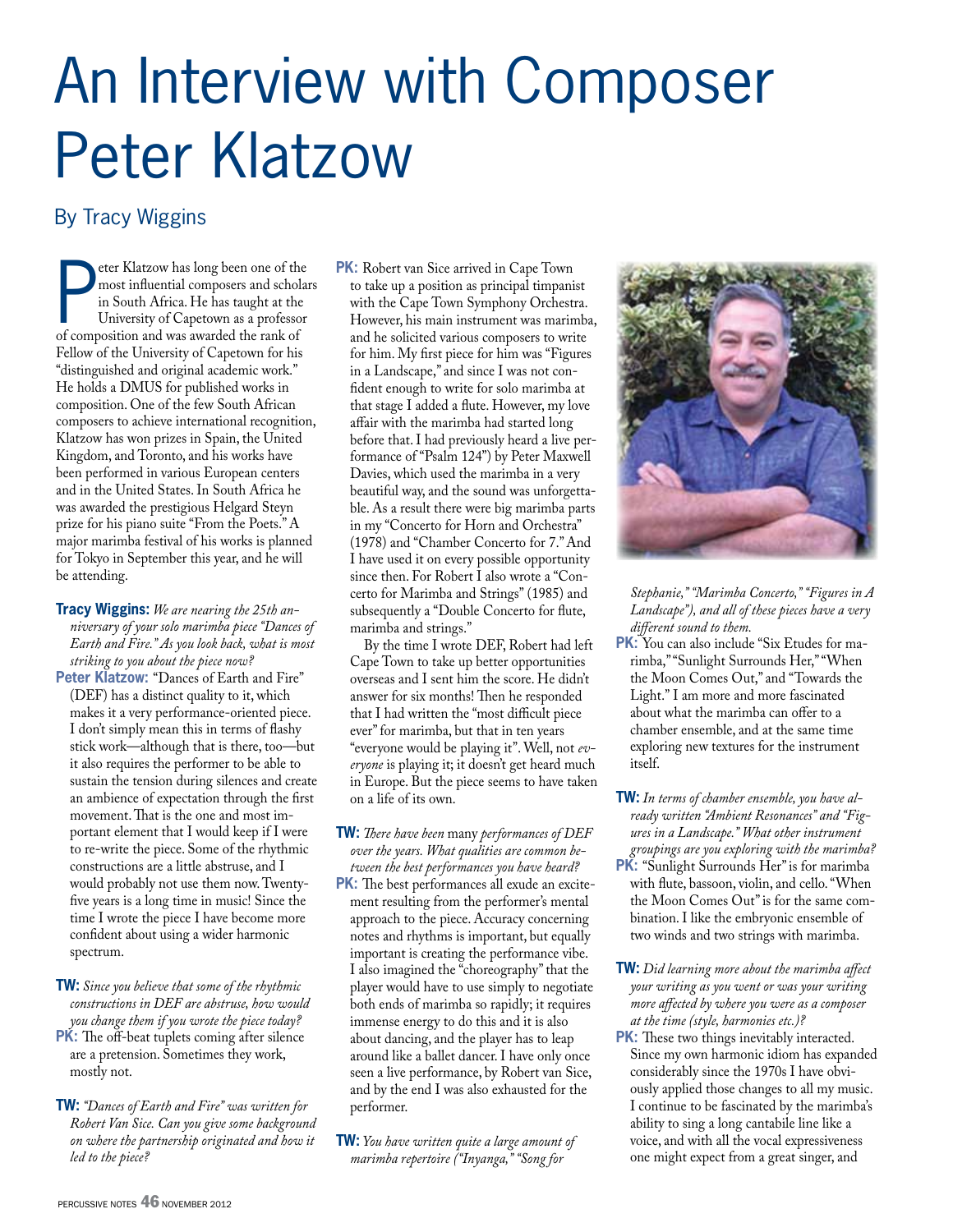also by its ability to sustain harmonic progressions like a string ensemble.

#### **TW:** *Do you think that living in South Africa where the marimba really began had an influence on your composition for the instrument?*

**PK:** Yes, but probably in ways that would not be apparent from my concert works. The African marimba has its own style of playing and its own intonation. I have included marimba parts in both my masses, but particularly in the "Mass for Africa"—which was originally written with four marimbists required—the style is more hammered, less cantabile. There is no doubt that African drumming techniques have found their way into my music. For many years I worked and taught immediately above the Kirby African Instrument collection at the College of Music, so I learned about African drumming techniques, so to speak, "through my feet." My close friendship with Dizu Plaatjies, founder and member of the African Music ensemble "Amapondo," has also led to the assimilation of some signatures in African music. However, the standard Western concert marimba has remained my primary interest.

- **TW:** *I know that "Dances" was influenced somewhat by Paul Klee's paintings. Are there other such connections to your pieces? How do these things influence your compositional choices?* **PK:** Klee continues to haunt me. His gift for line and colour are also primary concerns
- of mine. I have no difficulty in "hearing" his paintings. He is a very rich artist in spite of the simplicity of his images. However, that was somewhat peripheral in DEF. What I was really concerned about there was opening up the marimba in a new way—well, new to me.
- **TW:** *All of your percussion writing to this point has been for mallet instruments. Are you interested in composing for other percussion or do you prefer writing for mallets?*
- **PK:** Being a pianist, keyboards inevitably fascinate me most. When writing for the marimba I always imagine the stick positions, the difficulties involved, etc., and I have a very clear idea of just how the player will "stick" a certain passage. Occasionally I make mistakes, and I get the chance to rectify the problem. I am always grateful to whoever points these things out. I am very conscious of stick positions, but I try not to let that inhibit my ideas for the music.

#### **TW:** *Have you found particular harmonies that you think best exhibit the marimba's tonal qualities?*

**PK:** My own harmonic ideas derive from the overtone series, which is a vertical graduation from consonance to dissonance. I don't

## Composers often seem to regard the marimba as a xylophone with a bass extension.

think that the marimba has its own particular tonal or harmonic ambience. The strength of the lower notes, like the piano or any other string instrument, has a radical effect on the notes above it. The lower notes of the marimba are particularly strong in their overtone resonance—but not as strong as string instruments, including the piano which makes it harmonically more versatile. The extension of the marimba range down to the low C has greatly changed its possibilities.

 What irritates me most in contemporary writing for marimba is that composers often seem to regard the instrument as a xylophone with a bass extension. This is a gross misconception. My second irritation is transcriptions for marimba. It is true that there is a limited "classical" repertoire for the instrument, but performers should really encourage composers to fill the gaps in the repertoire. Robert van Sice hated transcriptions and refused to play them— something with which I entirely agree. If all marimba players would seek out and work with composers of various stylistic trends and persuasions, there could be a huge development of the repertoire.

- **TW:** *Instead of performing transcriptions, do you think percussionists need to work with composers who might be in the baroque or classical style in order to better gain a sense of those periods, or focus more on what's happening now with our instrument?*
- **PK:** Of course it is a great pity that the marimba only emerged as a concert instrument long after the great composers, and this means that there is no first-rate classical or romantic repertoire created specifically for it. I am thinking of writing some sonatas in the style and structure of the Scarlatti sonatas. I love Scarlatti and I love the marimba. It's very tempting to marry them.
- **TW:** *Do you ever go to a marimba to see how some of your ideas might sound on the wooden bars vs. a piano?*
- **PK:** I would do this if I had a friendly marimbist in South Africa, but alas, not! But I have a fairly acute imagination when it comes to imagining the final sounds.

**TW:** *I know that you watch and comment on performances of your pieces on YouTube. What do you most often see interpreted differently than you had intended?*

- **PK:** All performances of my music interest me, especially as I note the differences in style. It seems that nearly all the performances result from a single teaching source—Bob van Sice and his students—and he is very precise about how the piece is played, so there is not much variation.
- **TW:** *I know that you have several new pieces especially a book of etudes—coming out soon. What can you tell us about those pieces? Do the etudes focus on specific techniques in each work?*  **PK:** Primarily the etudes are "concert" etudes, which means that although each one has a different "problem," the literary or programmatic nature of each piece is also important. However, in most cases I wrote the piece

#### **TW:** *Who are some composers who have influenced your compositional approach to the marimba?*

first and then attached a title.

**PK:** Actually, until very recently I avoided all contact with marimba composers, but about a year ago I became curious to see what other well-known pieces were like. I ordered inter alia the following: Hosokawa's "Reminiscence," Sejourne's "5 pieces for marimba solo," and Schwantner's "Velocities." Of these, I probably liked the Hosokawa the most, but since by then I had already developed my own marimba style, they did not contribute to what I was doing. The composers who have probably contributed *most* to my personal style are Chopin, Ligeti, Stravinsky, and Szymanowski.

#### **TW:** *What did you find interesting about the Hosokawa?*

- **PK:** It seemed to find the voice of the marimba. It was not necessarily the best composition, but it was, in my opinion, the best piece for the instrument. The others were pseudo-xylophonic.
- **TW:** *You mentioned Chopin as an influence. Is that fact that many of his works were etudes that have now become standard concert works influence you in writing your etudes?*
- **PK:** Chopin has a very wide variety of textures, from simple harmonic and melodic to very complex interrelationships of counterpoint. It is the breadth of Chopin's compositional technique that fascinates me, quite apart from the superior quality of the material. There is something of both his etudes in my pieces in that there is a focus on a single technical problem, and Liszt's concert etudes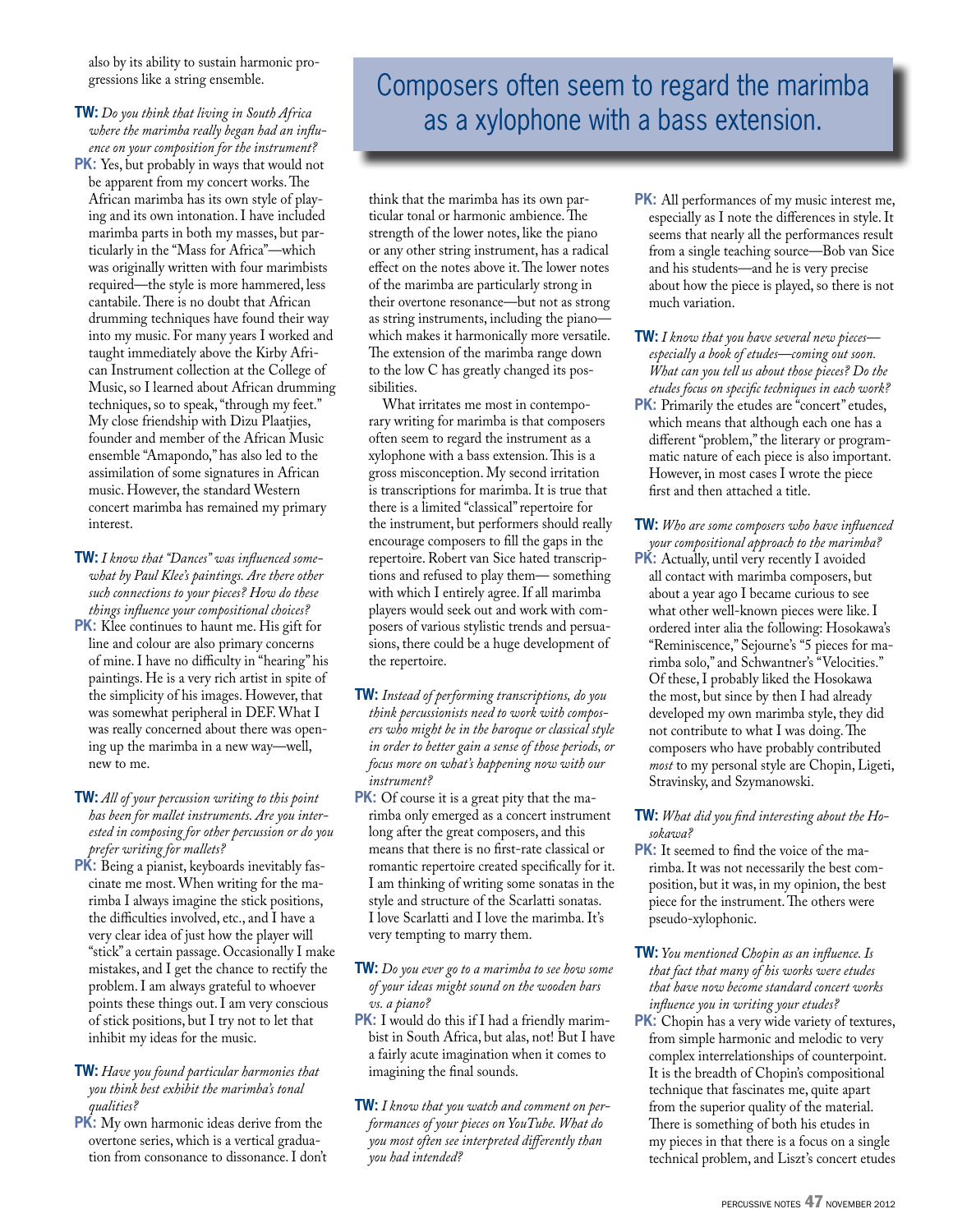in that there is a programmatic aspect to them, primary to guide the listener and give a hint to the player about the character of the piece. I think it would be possible to play the last etude, "Water, Cypresses," in a very straightforward way, a la Czerny, but for the nudge towards the Villa d'Este.

- **TW:** *You said that one of the keys to DEF is the ability of the performer to sustain the silences. Are you influenced at all by the works of Cage and Feldman in that regard?*
- **PK:** Both composers have from time to time been close to me. I knew Feldman well and admire his music. Silence is very important as a structural feature in non-tonal music, just as the tritone often acts as punctuation in Ligeti's music. I am generally attracted to Cage's personality and attitude to music, but his music, apart from "Sonatas and Interludes," works much better in live performance than it does on recordings.

#### **TW:** *Have you ever considered writing a work for full percussion ensemble?*

PK: I have just done it! "Ostinato, Lament and Moto Perpetuo" for nine percussionists, commissioned by Brett Dietz at LSU.

#### **TW:** *What did you find interesting about writing for a full percussion ensemble?*

PK: Quite challenging, actually. It took me a few false starts to get into the piece. I am used to more varied ensembles, and without Brett's prompting I would probably not have written this piece; I am getting lazy! The instrumentation is for glockenspiel, crotales, chimes, xylophone, two vibraphones, two marimbas, two percussionists, and timpani.

 Once into it I started to enjoy the opportunities it offered, although I am sure I have missed many. My main inclination is towards tuned percussion, so I was probably not generous enough with the relative pitch instruments. I could have probably written a better timpani part, but I am going to wait for comments on that.

- **TW:** *In "Ostinato" you include temple blocks in the percussion part, and they seem to be used in a melodic manner. Were you looking to use the percussion instruments in the piece more melodically than rhythmically or for impact? Did the typical pentatonic tuning of the temple blocks have any influence on your melodic choices?*
- **PK:** The temple blocks were, for me, a medium point between melodic instruments and non-pitched instruments. It sits there in the middle, so it was useful as an instrument that bridged the gap.

**TW:** *There are a couple of different editions of some of your works—the manuscripts and the PM Europe editions. Which of these would you consider most accurate?* 

**PK:** There are three editions of DEF. The earliest is the reproduction of my manuscript, the second is the version made by PME, and there is a final version that corrected a few mistakes and also improved the notational layout. The latter is the one I prefer.

**TW:** *Do you see potential growth for percussion composition and performance?*

**PK:** Absolutely. When composers discover the true voice of the marimba and its potential to sustain a wide variety of musical textures, I think it will develop a more extensive repertoire. Too many composers treat it as a super xylophone—*big* mistake.

**TW:** *Where do you think that compositional approach of treating a marimba as a large xylophone derives from? What would you like to see composers explore more from the instrument?*

**PK:** The marimba's ability to create long, truly legato lines, rather like a human voice, is rather unique in a percussion instrument partially shared by the vibraphone, but not in the same way, of course. I think a lot of composers tend to confuse the xylophonic image with the sound the instrument creates, and when percussionists write for the marimba, it seems to me that they emphasize the virtuoso aspects of the instrument rather than the harmonic/melodic ones. I find the sound of a single low note on the marimba, perfectly sustained with an even tremolo, absolutely exquisite—one of my favorite sounds in music, in fact.

**TW:** *Who do you think are some of the most interesting newer compositional voices on the scene?*

- **PK:** Murail, but with reservations. Beauty of sound—and it *is*—and variety of texture don't make up the whole compositional technique. There is almost no simplicity in his music.
- **TW:** *What role do you think complexity should play in the development of a composition?* **PK:** Complexity is very important as a means of extending the structural facets of any piece of music, but so is simplicity. For this reason I utterly reject pieces that are simply fantastically difficult, like Ferneyhough and Finnissy, and look for greater structural variety. This applies to all the constructional elements of music: melody and harmony, rhythm, timbre, and dynamics.

#### **TW:** *Do you think that many of today's composers are too focused on complexity?*

**PK:** Very definitely. It seems to be bolstered by the results that emanate from various composition competitions, where the judges seem to reward an excessive number of notes. For me, a good piece will have moments where there is very *little* to listen to, and other moments that are demanding

on the ear. I find such types of moments in Ligeti, Stravinsky, and Beethoven, but not as extensively in contemporary music, which is either simplistic or somewhat overwritten.

- **TW:** *With there always being talk of the pending "death" of classical music, what do you believe the musician's role is now to bring audiences into our performances?*
- **PK:** Classical music cannot die; there is always a place for the masterpieces of Western culture in our lives. But composers need to step off the pedestal a little and not always try to be Schoenberg. I truly believe that performers need to engage with composers to get new works written. What would the guitar be without Segovia and Julian Bream? Well, at least it has the lute repertoire to fall back on. Without the initiative and a big nudge from Dan Heagney I would not have gone back to the etude proposal. I have always encouraged my composition students to work *with* intelligent performers, to understand the *performer's* requirements from a new piece. It is the tradition of our art, and somehow we have lost it

#### **TW:** *How do you balance the performer's needs with your needs as a composer? Does the question of how an audience will perceive the piece enter into the equation?*

**PK:** Given that a performer has to engage with a piece over a fairly long period of time, and by the very act of doing that gets to become involved with the language and construction of the piece, I rate the performer's reaction as much more important than the audience's reaction. Audiences are generally slow to catch on and cannot enter into the music in the way that a performer can—unless they are also composers with an acute sense of hearing!

**TW:** *What advice would you give to percussionists looking to work with composers on new works?* **PK:** Never be afraid to suggest improvements. The composer wants the piece to sound good, and so does the performer. Discussing the end result is of obvious interest to both. I would give this advice to any instrumentalist. But this action needs to be approached with caution. Ravel did *not* appreciate the "improvements" Wittgenstein made to his left-hand piano concerto.

**TW:** *What information from a performer do you find most useful when starting a new piece?* **PK:** I like to know everything: who will be playing, where, the level of sophistication of the audience, the duration required, etc. Also the level of expertise I can expect. Writing, as I am at the moment, a very difficult piece for a major piano competition, I know that a *petite valse* would not be appropriate. But I also want the player to make colors and